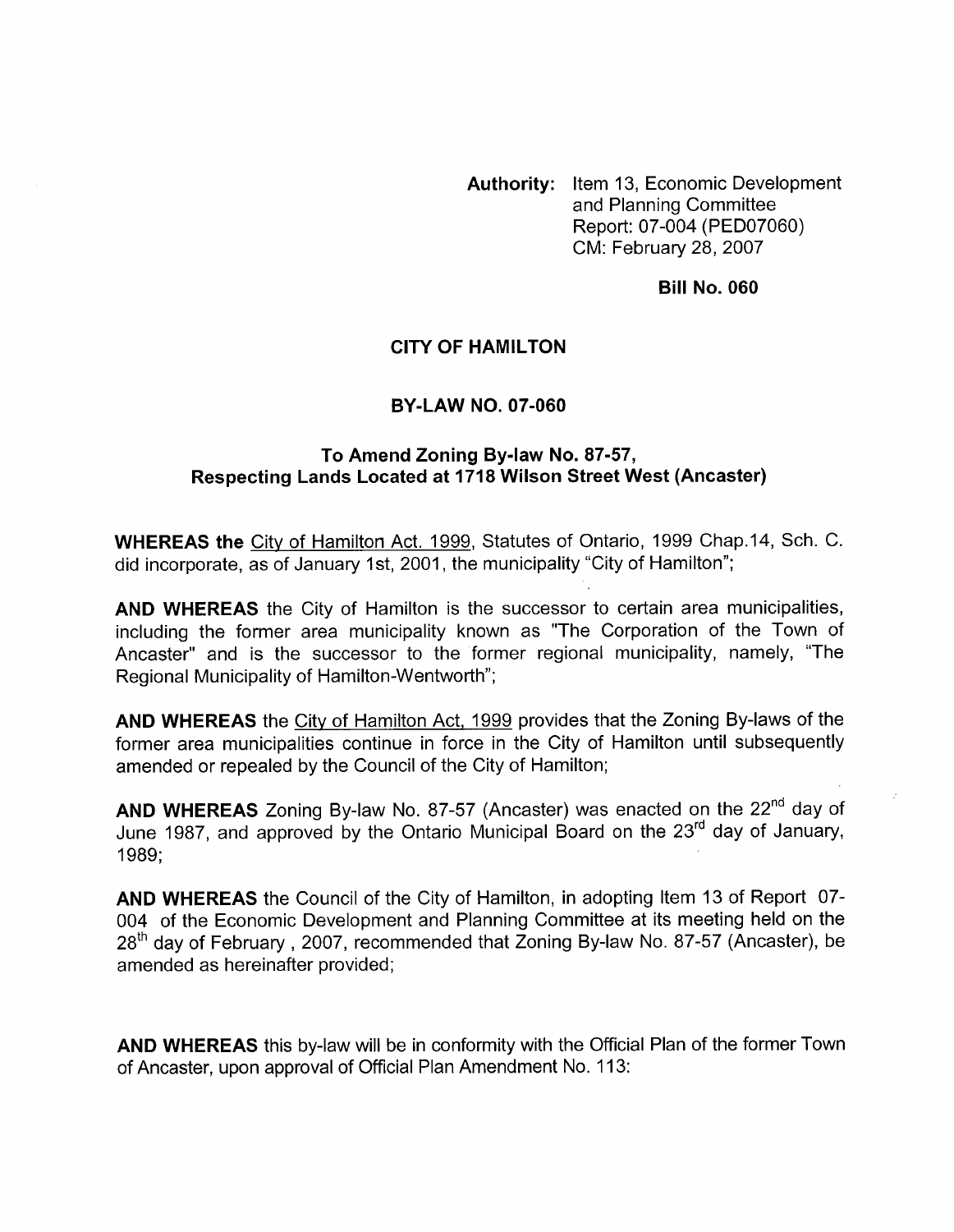**NOW THEREFORE** the Council of the City of Hamilton enacts as follows:

- 1. Map 2 to Schedule "A" of Zoning By-law No. 87-57 (Ancaster), as amended, is hereby further amended by changing from the Agricultural "A" Zone to the following:
	- (a) Holding Agricultural "H-A-554" Exception Zone, for lands comprised in **Block "1";** and,
	- (b) Private Open Space "01-556" Exception Zone, for lands comprised in **Blocks "2"; "3" and "4";**

the extent and boundaries of which are more particularly shown on Schedule "A" annexed hereto and forming part of this by-law.

2. Section 34: Exceptions of Zoning By-law No. 87-57 (Ancaster), as amended, is hereby further amended by adding the following subsections:

# **H-A-554**

(1) That notwithstanding Section 8.1, only the following uses shall be permitted :

> All recreational, commercial, livestock and public uses related to the Agricultural Fairgrounds, with the following additional uses to be permitted:

- (a) Public Hall;
- $\binom{b}{c}$ Craft shows, trade shows and related uses;
- Animal shows and training;
- (d) Auctions;
- (e) Farmers' Market;
- (f) Indoor storage associated with the Ancaster Agricultural Fair; and
- (9) Agricultural Education Programs.
- (2) All permitted uses identified in Section 2, Subsection (1) shall be subject to the following:

# Development Regulations:

(a) Maximum Lot Coverage: 5 *'/o*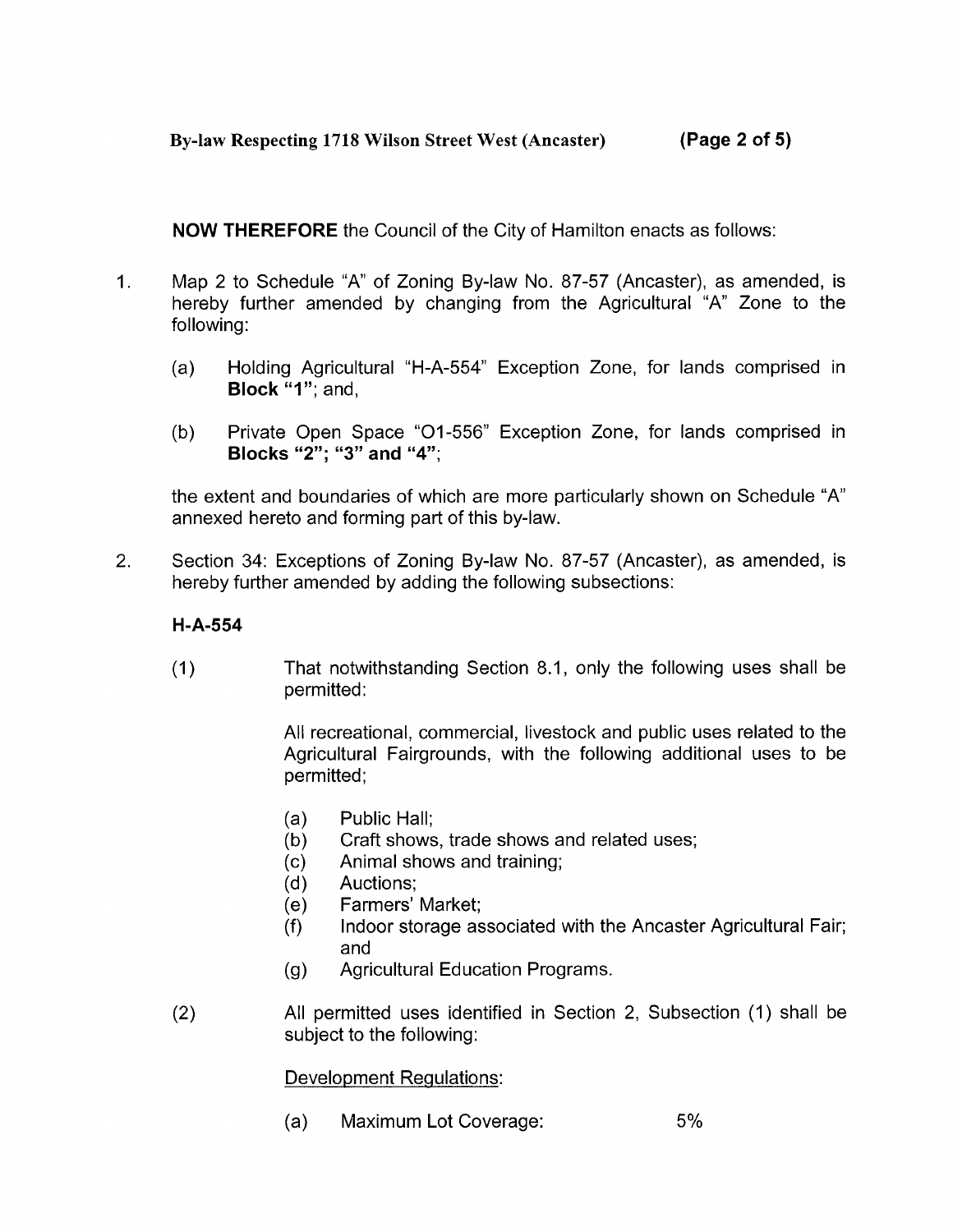### **By-law Respecting 1718 Wilson Street West (Ancaster) (Page 3 of 5)**

- Maximum Building Height: 16.0 metres  $(b)$
- Minimum Setback from the southerly  $(c)$ lot line: 7.0 metres
- $(d)$ No building, or structures shall be permitted within 30.0 metres of the Private Open Space "01 -556" Exception Zone.
- $(e)$ A landscaped area having a minimum width of 38.1 metres shall be provided and maintained along the westerly lot line abutting the property at 1772 Wilson Street West.
- $(f)$ All other provisions of Zoning By-law No. 87-57 as applicable to the Agricultural "A" Zone shall apply.
- (3) That the 'H' symbol shall only be removed conditional upon:
	- a) The owner conducting an archaeological assessment of the entire development property and mitigating, through entire development property and preservation or resource removal and documentation, adverse impacts to any significant archaeological resources found to the satisfaction of the Ministry of Culture, and the Manager of Development Planning; and,
	- b) The owner addressing all issues relating to the servicing of the subject property, to the satisfaction of the Ministry of the Environment, the Director of Building and Licensing, and/or the Director of Public Health Services.

City Council may remove the 'H' symbol and, thereby give effect to the Agricultural "A-554" Exception Zone, by enactment of an amending By-law once the above conditions have been satisfied.

- **01-556** That notwithstanding Section 32, only the following uses shall be permitted:
- (1) (a) Conservation and Open Space.
- 3. That the amending By-law be added to Map 2 to Schedule "A" of Ancaster Zoning By-law No. 87-57.
- **4.** The Clerk is hereby authorized and directed to proceed with the giving of notice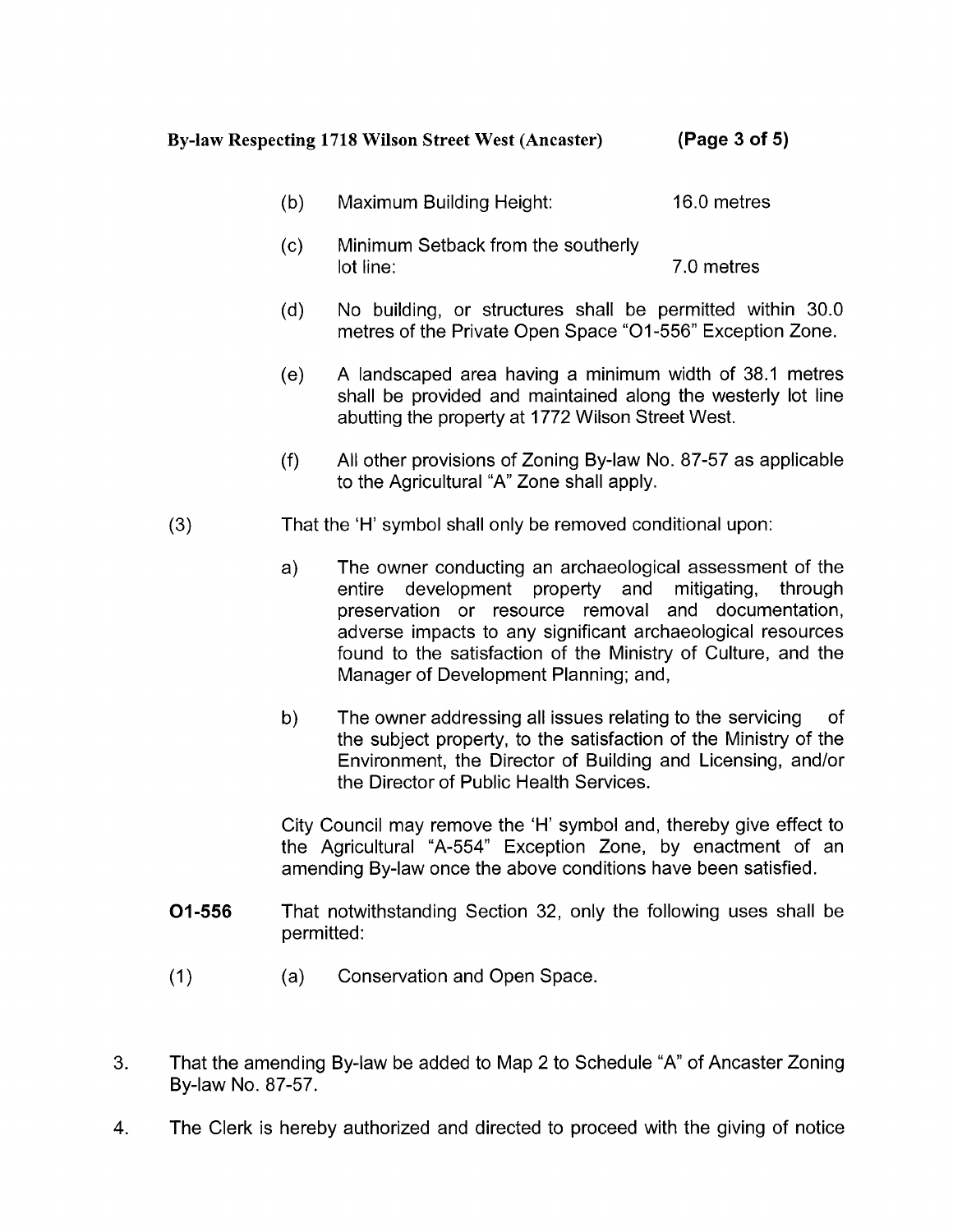## **By-law Respecting 1718 Wilson Street West (Ancaster) (Page 4 of 5)**

of the passing of this By-law, in accordance with the Planning Act.

**5.** This By-law No. 07-060 shall come into force and be deemed to come into effect in accordance with subsection 34(21) of the Planning Act either upon the date of passage of this By-law or as otherwise provided by the said subsection.

PASSED and ENACTED this 28<sup>th</sup> day of February, 2007.

Fred Eisenberger

Kevin C. Christenson

Mayor City Clerk

OPA-06-19 & ZAC-06-72